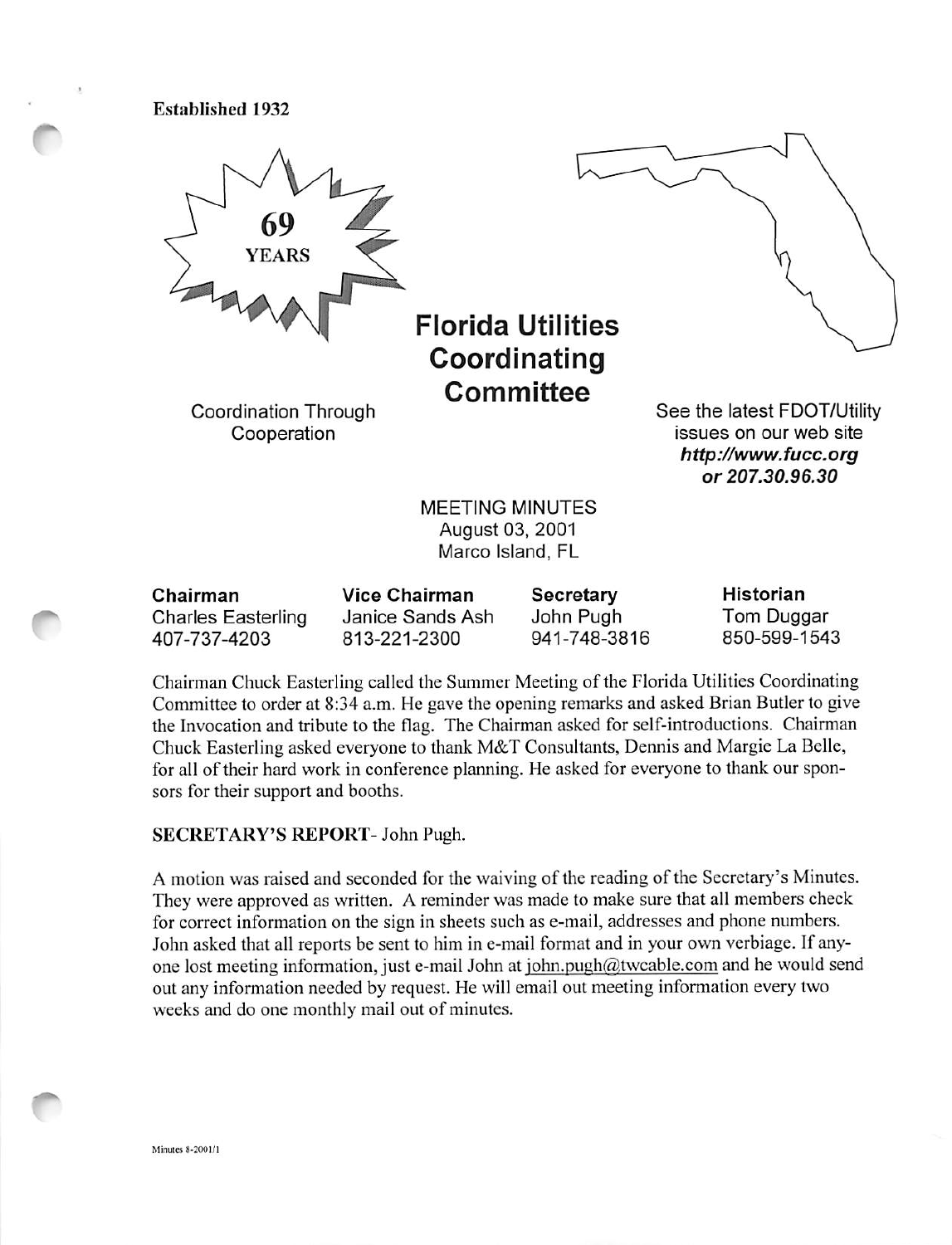#### HISTORIANS REPORT- Tom Duggar

## FIFTY YEARS AGO-AUGUST 1951

## NO MINUTES OF THIS MEETING

## TWENTY FIVE YEARS AGO: AUGUST, 1976 - HAWAIIAN VILLAGE, TAMPA, FLORIDA

## ATTENDANCE: TELEPHONE 14, POWER 19, FOOT 12, CITIES 6, GAS 4, PUBLIC SERVICE COMM. 2, OTHERS 2. A TOTAL OF 59.

CHAIRMAN - B.A. KEMPSON, GULF POWER COMPANY VICE CHAIRMAN - JOHN CLARK, UNITED TELEPHONE CO. OF FLA SECRETARY - W.J. HOPGOOD, FLORIDA POWER AND LIGHT CO.

Two members who attended that meeting are still active in the FUCC Charles Andrews, and Dennis LaBelle.

- The Chairman received a letter from the FDOT relative to the subject of Joint Pole Use Master Agreement. Discussion suggested that the Utilities very closely review this agreement, especially the insurance clause and the indemnity clause.
- A report was given by General Telephone stating that General Telephone has an agreement with some cities and counties where repaving is being done, that the paving contractor will make adjustments to manholes at a low cost. General Telephone has been talking with the FDOT about the same agreement and was wondering how many other utilities might be interested. The more interest in this by other utilities might help work this through the FDOT. This type of master agreement has worked out very well for General Telephone.

Southern Bell question if there was a new FDOT rule on moving above ground appurtenances 30 feet from edge of road on resurfacing, reimbursed by Federal funds. FDOT answered - only if it involves widening or rebuilding shoulders or slopes. A FDOT person stated that their 5 District Engineers work independently and sometimes almost like 5 states, therefore you will find differences of interpretations.

#### TREASURERS REPORT- Cheryl Ritter

No Report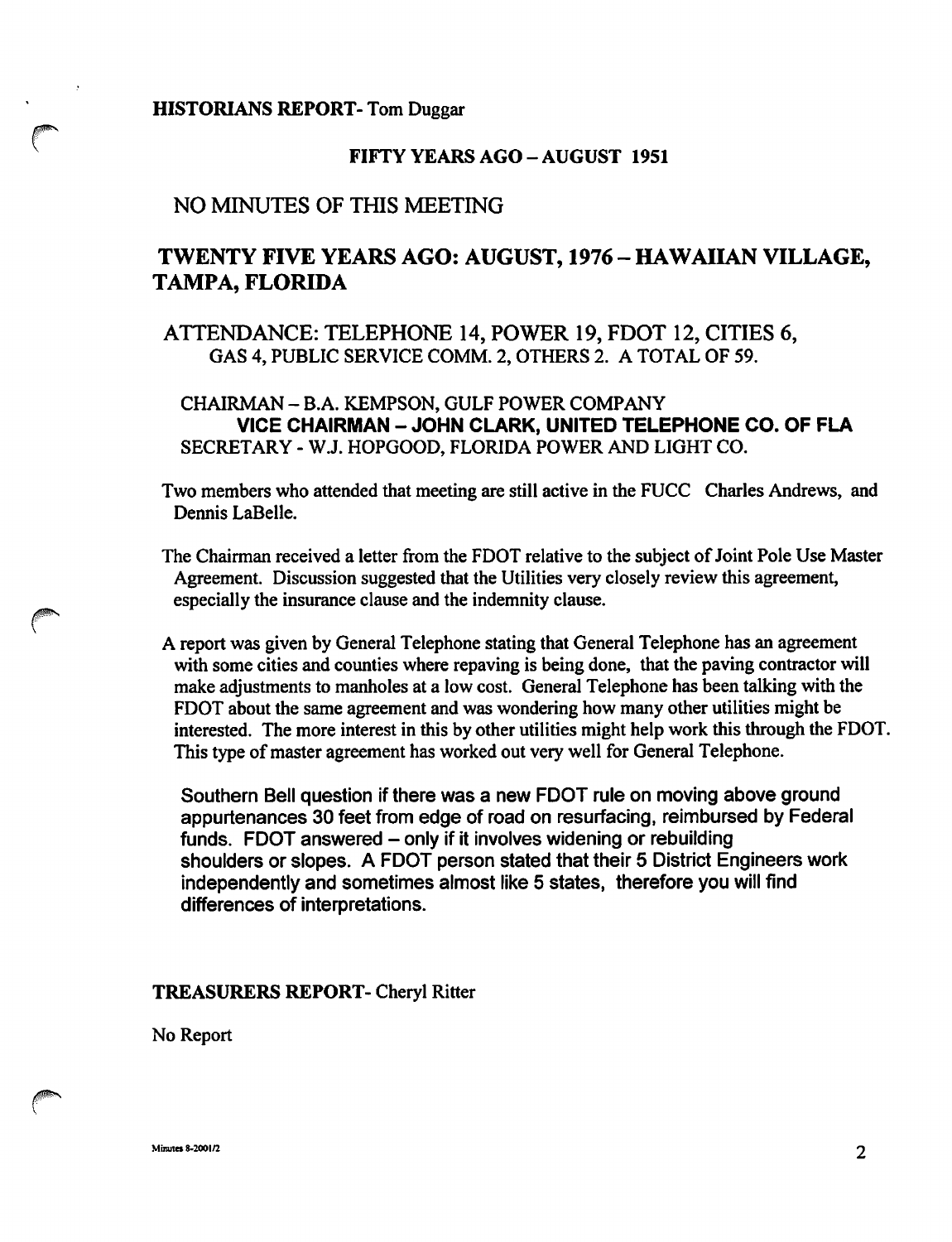## Summer FUCC Educational Sessions

At the summer meeting in Marco Island was held the FUCC's 4 Th Educational Ses sion,speakers and presentations on a Variety of topics were covered.

- FDOT Manhole / Handhole Task Team Report from the Value Engineering Study by Jerry Love of Ventry Engineering.
- The State of Deregulation in the Nation and Florida by Tom Koch of FPL Fiber-Net,Manager of Strategic Planning.
- Metropolitan Area Fiber Network (or Rings) by David Vinson, FPL FiberNet -Manager of Design and Director of OSP Engineering.
- Utility Forms Via the Webb by Carolynn Runyan, FDOT Central Office.
- Detecting Underground Facilities -Radio Detection by Bob Milliken -Underground Services.

## WORKSHOPS

- Legislative Review on 556 Statue by Cheryl Ritter of One Call.
- The Do's and Don't for Per Design and Per Construction Meeting by Vince Camp FDOT.

# PROGRAM

#### MAIN MEETING

FUCC's first Annual Business Meeting since being incorporated.

## FLORIDA DEPARTMENT OF TRANSPORTATION UPDATE (FDOT)- Ken Weldon

Ken Weldon gave an overview of current projects and concerns in process at this time as well as a hand out of the Central Office Issues and Status Report covering the Active projects .

#### PRESENTATIONS

- FDOT State Design Engineer by Billie Hattaway- FDOT's Reorganivational Efforts.
- Federal Updates the (Green Book) by Paul Scott, FWHA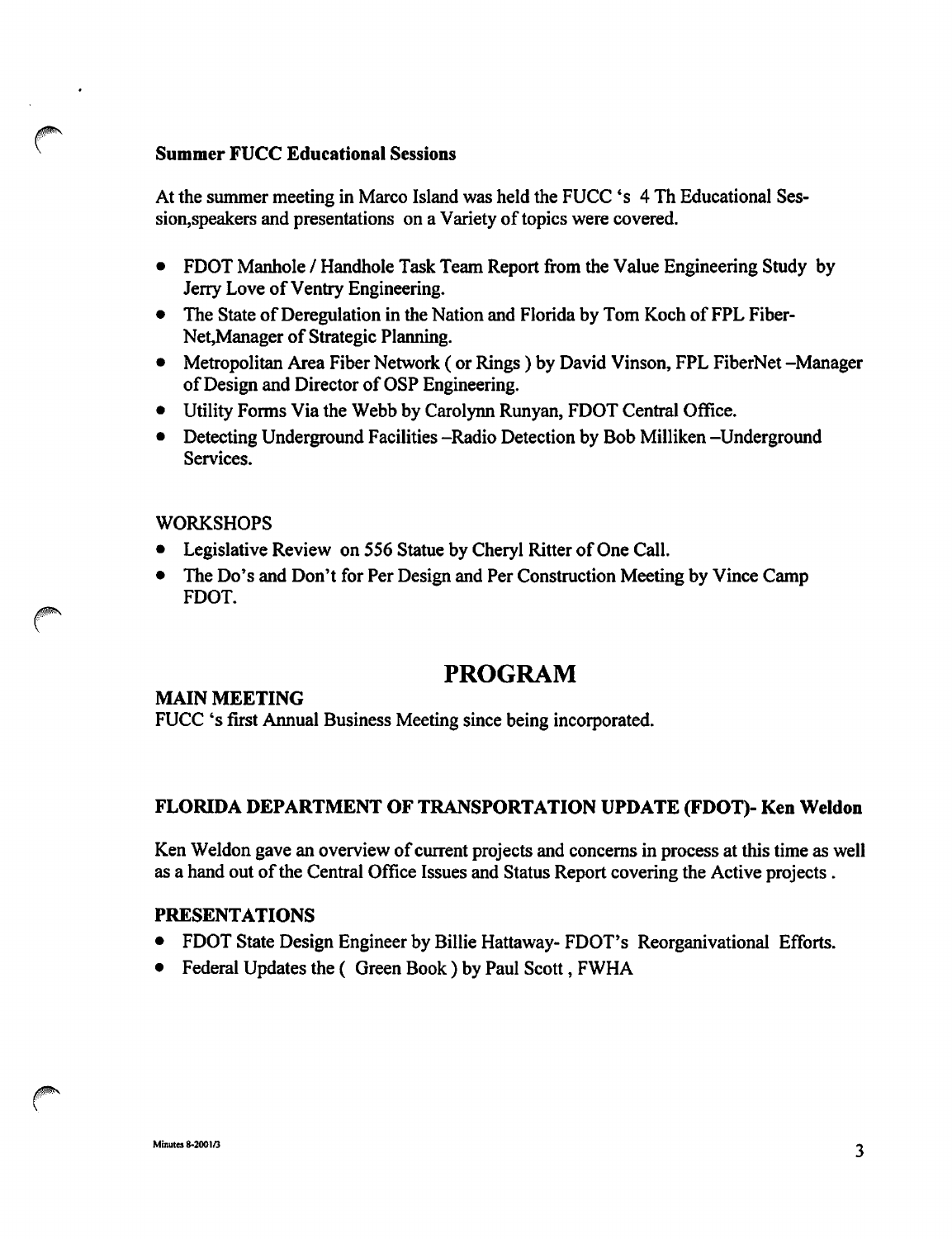## DISTRICT ONE-Jerrold Whitt

The next District One Liaison Meeting will be held at the Helmsley Sandcastle Hotel in Lido Beach, Sarasota Wednesday September 26,2001. Registration will be from 8-9 am. Agenda and Speakers will include Frank Sullivan from the FDOT Central Office on Variance and Exceptions. Walt Childs will speak on changes in Utility Negotiation. Rick Langley Director of Production wall speak about changes in DOT.

## DISTRICT TWO- DISTRICT THREE- Tom Duggar

#### DISTRICT FOUR- Rocky DePrimo

District IV continues its monthly mail out of all projects in an 18-month window scheduled for production or letting. The utility industry should familiarize itself with the schedules of these projects and request, from the District Utility Office, any information that may impact their existing or proposed facilities. District Four plans to do an electronic mail out in the next couple months please have your email information available. If anyone is interested in receiving a copy of the monthly Production and Letting list (by county) please call Bonnie Swierski at (954) 777-4126.

#### DISTRICT FIVE- James Kervin

No report

## DISTRICT six-No report

DISTRICT SEVEN- Sunny DeCoster

No report

#### TURNPIKE UPDATE- Rodney Little

The northern section of the Suncoast Parkway will open to traffic on August 4th completing the link from US 98 in Hemando County and the Veterans Expressway in Tampa. The Environmental Study for the northern extension of the Suncoast Parkway into Citrus County has begun.

Western Beltway Part C from 1-4 to Seidel Road is scheduled for a June 2002 production ready date. There will be a lot of utility coordination occurring in the next ten months to finalize the utility relocations and services prior to this production date.

The construction of the Seminole Expressway from Lake Mary Blvd to 1-4 is ahead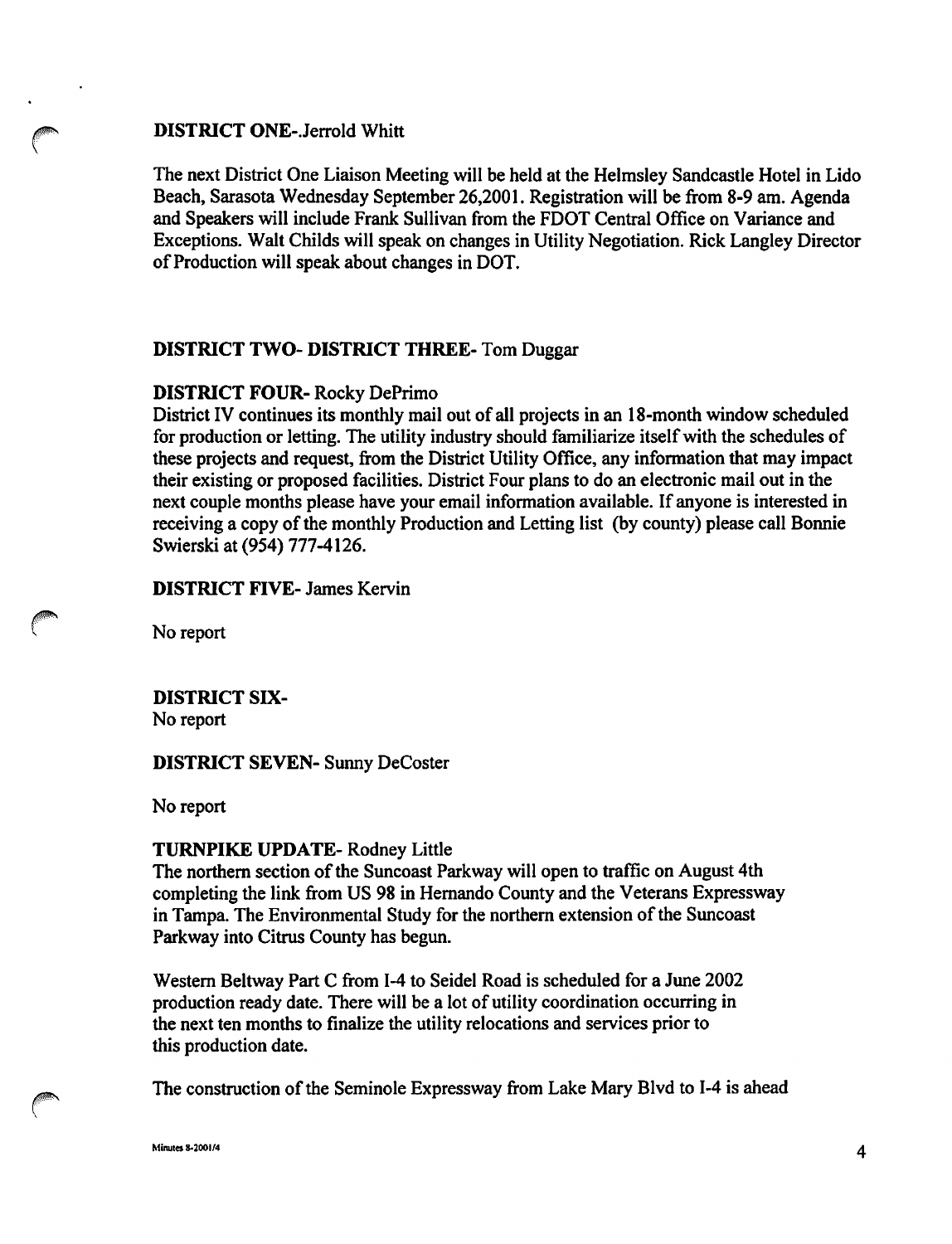of schedule and should be open to traffic by the end of next year.

The Turnpike's largest Design-Build project, Thomas B. Manual Bridge, will begin construction in the next couple of months beginning with the relocation of the three (3) Florida Gas Transmission gas mains.

The Transportation Bill, which included the changing of the Turnpike District into an Enterprise, was vetoed due to last minute additions to the Bill. The Turnpike District will be submitting a Bill with only the Turnpike Enterprise language for the next Legislative Session. The Governor has expressed on many occasions that he liked the Enterprise portion of the Bill and wants it to happen. We look forward to the Bill being signed and implemented the beginning of next year.

Mr. James Haynie has retired (AGAIN and FINALLY) from the Florida Department of Transportation and the Turnpike District. His position will be advertised this month. All correspondence and communication should be directed to either Larry Hayduk or Rodney Little until the Turnpike District Utility Engineer position is filled.

P.O. Box 613069 Ocoee, Florida 34761 407-532-3999 ext. 3420 Fax: 407-822-5821 Cell: 321-436-2165 Nextel Radio #396 Nextel Pager: 321-436-PAGE (Use after prompt: 321-436-2165)

ONE CALL REPORT- Cheryl Ritter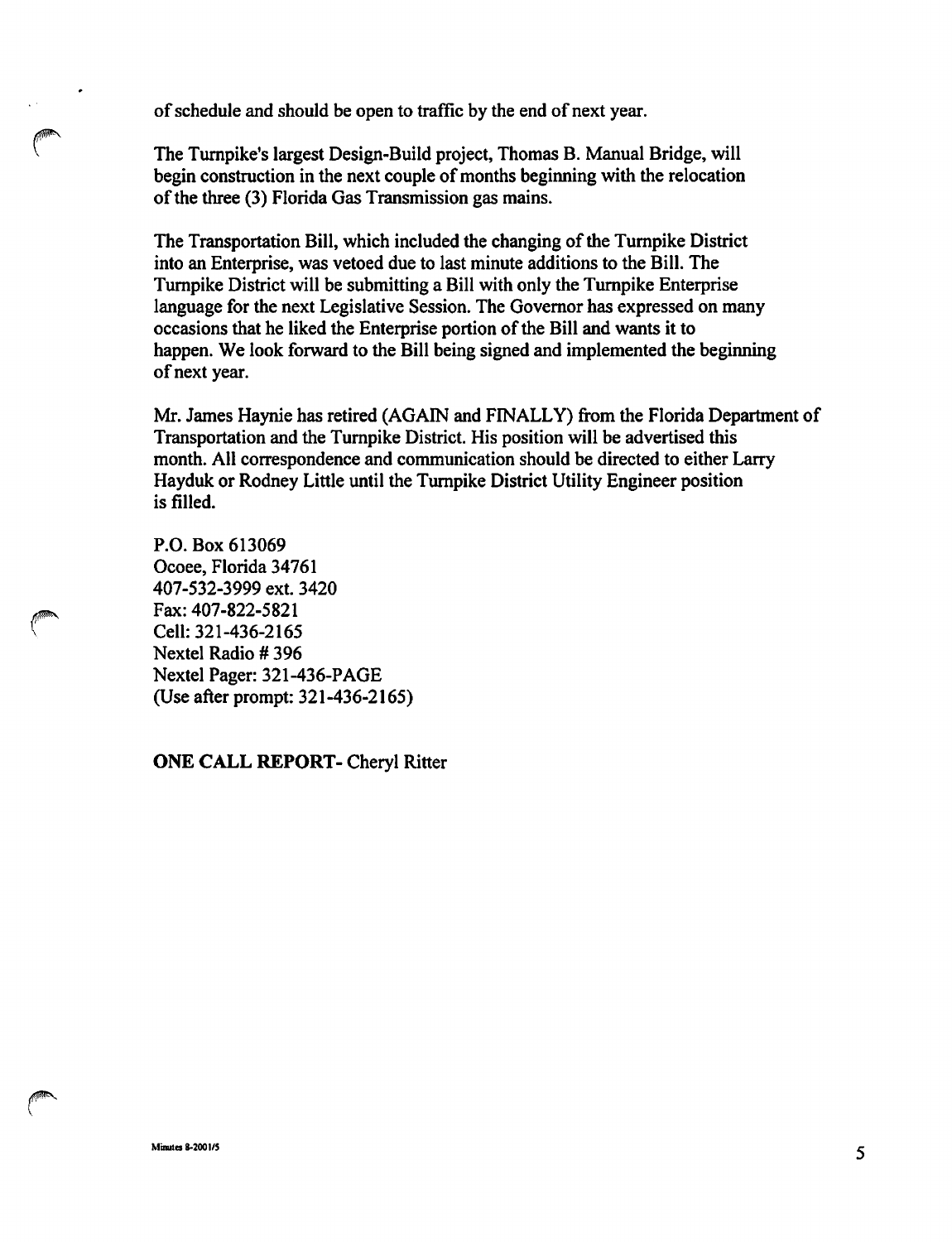## INTEREST GROUP REPORTS

Power- David Kuhlman

No report.

# TELECOMMUNICATIONS-

The Telecommunications Interest Group session began at 9:30 am with twenty-one (21) people in attendance. All future Interest Group sessions will commence at 9:30 am to accommodate other Subcommittee meeting between 8:00 and 9:30 am.

Dave Vinson - FPL FiberNet was thanked for his upcoming slide presentation and overview for the Educational Workshop entitled, "Metropolitan Area Fiber Network (or Rings)".

Other topics included:

- 1. FDOT certified training for MOT (Maintenance of Traffic) prior to January 2002. SPRINT and BELL SOUTH indicated they are moving forward on the requirement and subsequent deadline.
- 2. October 2, 2001 Supreme Court decision on rates for wireless companies and Internet Service Providers is due. The FCC could apply "cheap" regu lated rates if passed.
- 3. How Deep Can You Locate? The discussion centered on the inability of lo cating techniques to test deeper than 15' underground. Boring to 40' may be possible but no one can locate the facilities after they are placed at that depth.

Tommy Howard - SPRINT and Noel Reese - FPL FiberNet will Co-Chair and fa cilitate the Telecommunications Interest Group for the upcoming year.

Meeting adjourned at 10:15 am.

Respectfully Submitted by: John Jernigan - Verizon Florida

Miraites 8-2001/6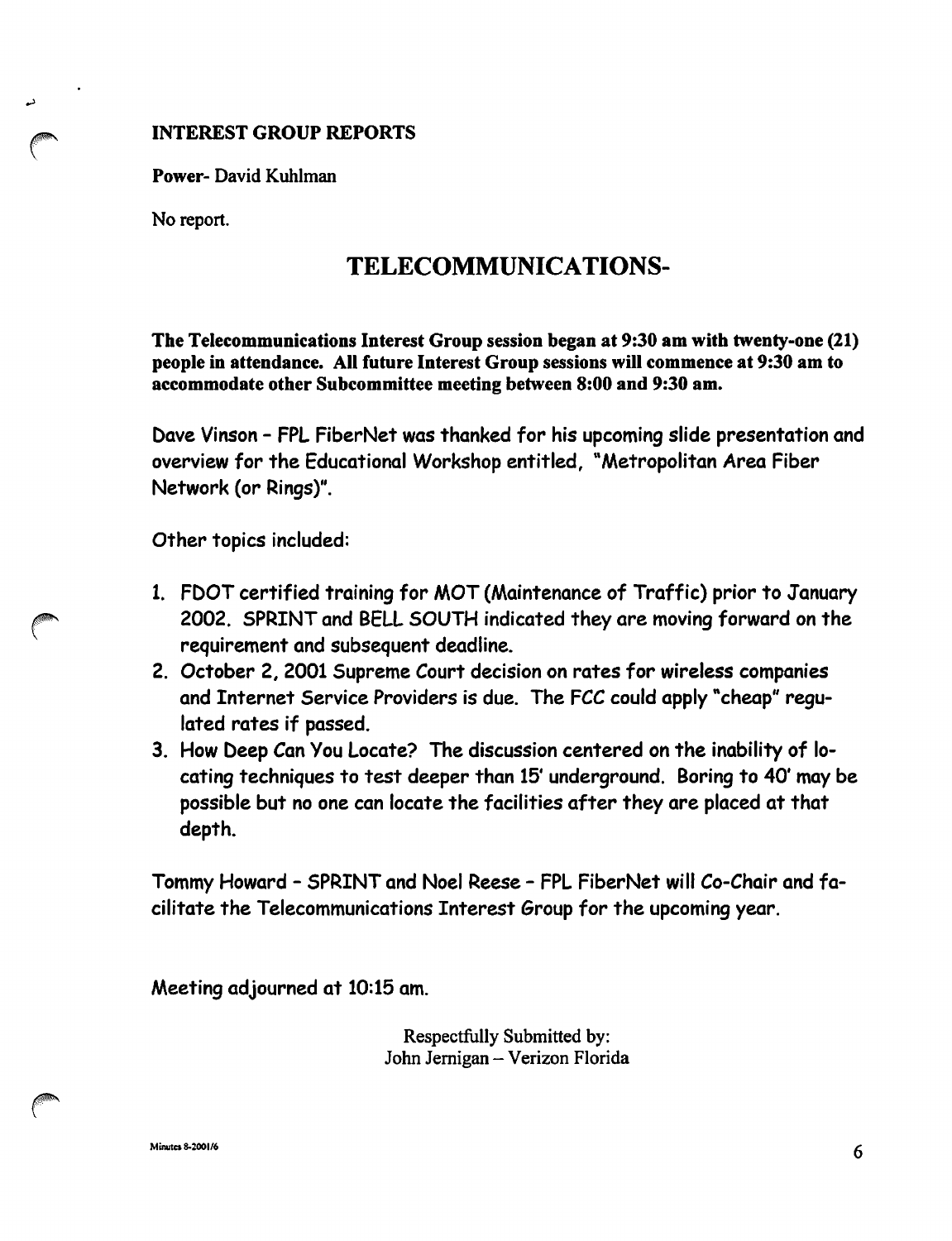#### UNDERGROUND- John Murphy

No report

#### SUBCOMMITTEE REPORTS

UAM/Standards-Carlos Solis No report

## Utility Subordination -Arlene Brovm No report

Joint Use- Earl Christian No report

## Electronic Permitting- Hank No report, need input call him to discuss.

FTP2.uaintergators.com/fl-permits

Website- Sharon Luginsland

The Website Subcommittee met on Thursday, August 02,2001 at 8:30 am. There were eight people in attendance. The committee reviewed the responses from the survey that was circu lated at the last meeting in Key Largo. These responses were used to compile a draft outline of the proposed website. At the close of the meeting Sharon Luginsland committed to com piling the RFP and Brian Moschetto committed to drafting a map of proposed site. When both the RFP and Map are compiled they will be submitted to the Steering Committee for review before publishing.

#### Membership- Jan Ash

#### MEMBERSHIP COMMITTEE

The membership committee met at 8:30 am on Thursday August 2,2001 the following items were discussed

- \* The first newsletter was gone over, improvements suggested
- \* Addressed ways to address reduction of members due to company cutbacks
- \* Compiling email addresses from different sources

\* Thanked Barbara Bums for moving forward getting the first newsletter together.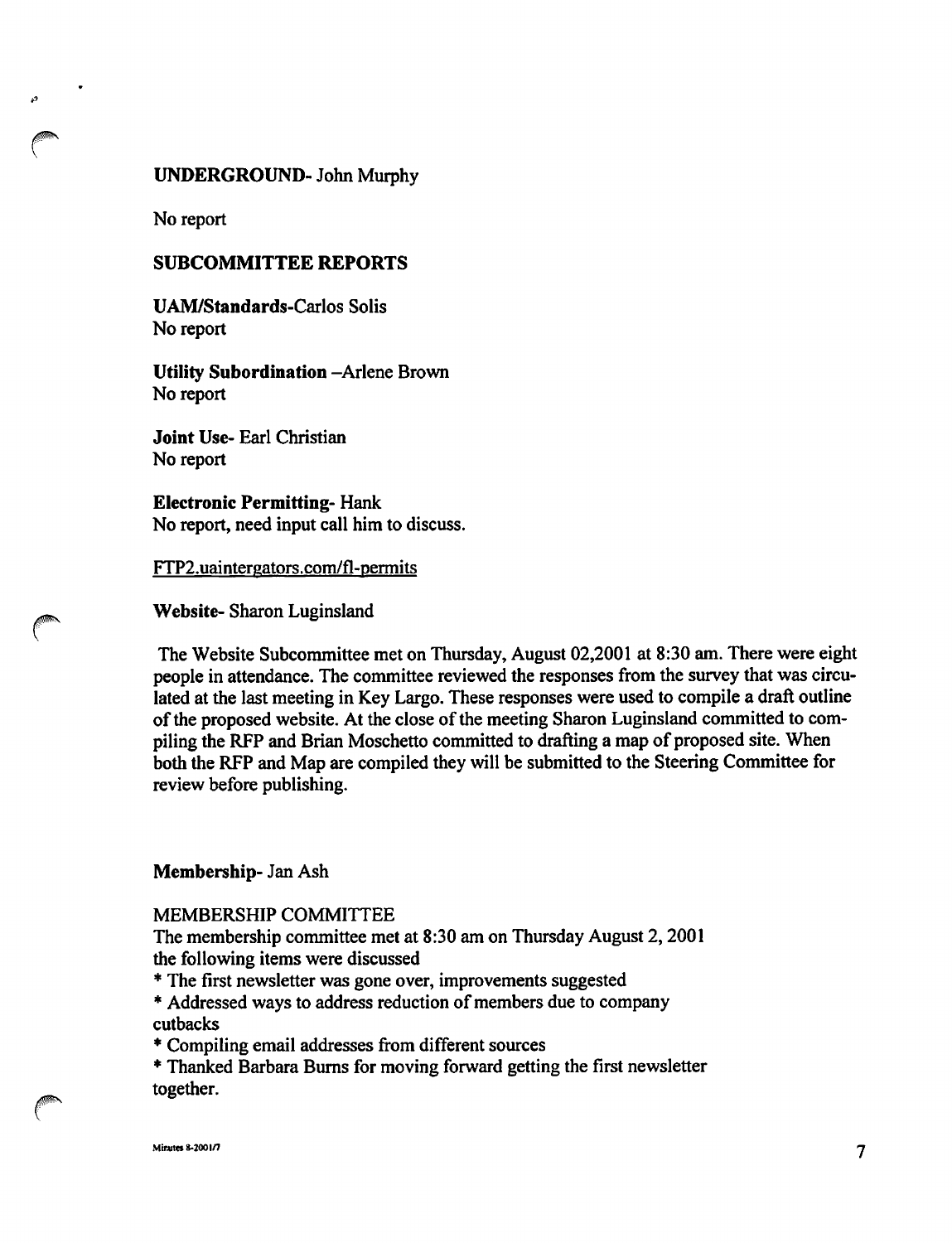Cadd Transfer- Jan Ash No report.

Conference Planning- Eddie Garcia Next meeting locations

Fall '01-Jacksonville Winter'02 - Ocala Spring 02- South Florida Area Summer 02-TBA

#### Awards and Nomination Committee-John Jemigan

First Annual awards banquet, good food, and entertainment. The first John J. Farkas award recipient was presented to David Kuhlman of FPL. This award was previously known as the Utility Liaison person of the year

#### Program Planning- Dennis LaBelle

Jacksonville will have a workshop on Sound Barrier Walls. Some possible topics for future meetings could be traffic signals, MOT training. Requirements for Asbuilts, tree placements and types of trees under power lines

Industry Updates - Eddie Garcia No report

Steering Committee Meeting- Jan Ash

#### STEERING COMMITTEE MEETING

The steering committee met at Marco Island at 5:30 pm. The following was discussed.

- \* Discussed accomplishments that occurred over the years
- \* Discussed progress on Credit Cards for the meeting
- \* Assigned tasks for each subcommittee
- \* Addressed new members for each subcommittee add committees onto registration form
- \* Discussed need to get advanced agenda out for registration purposes